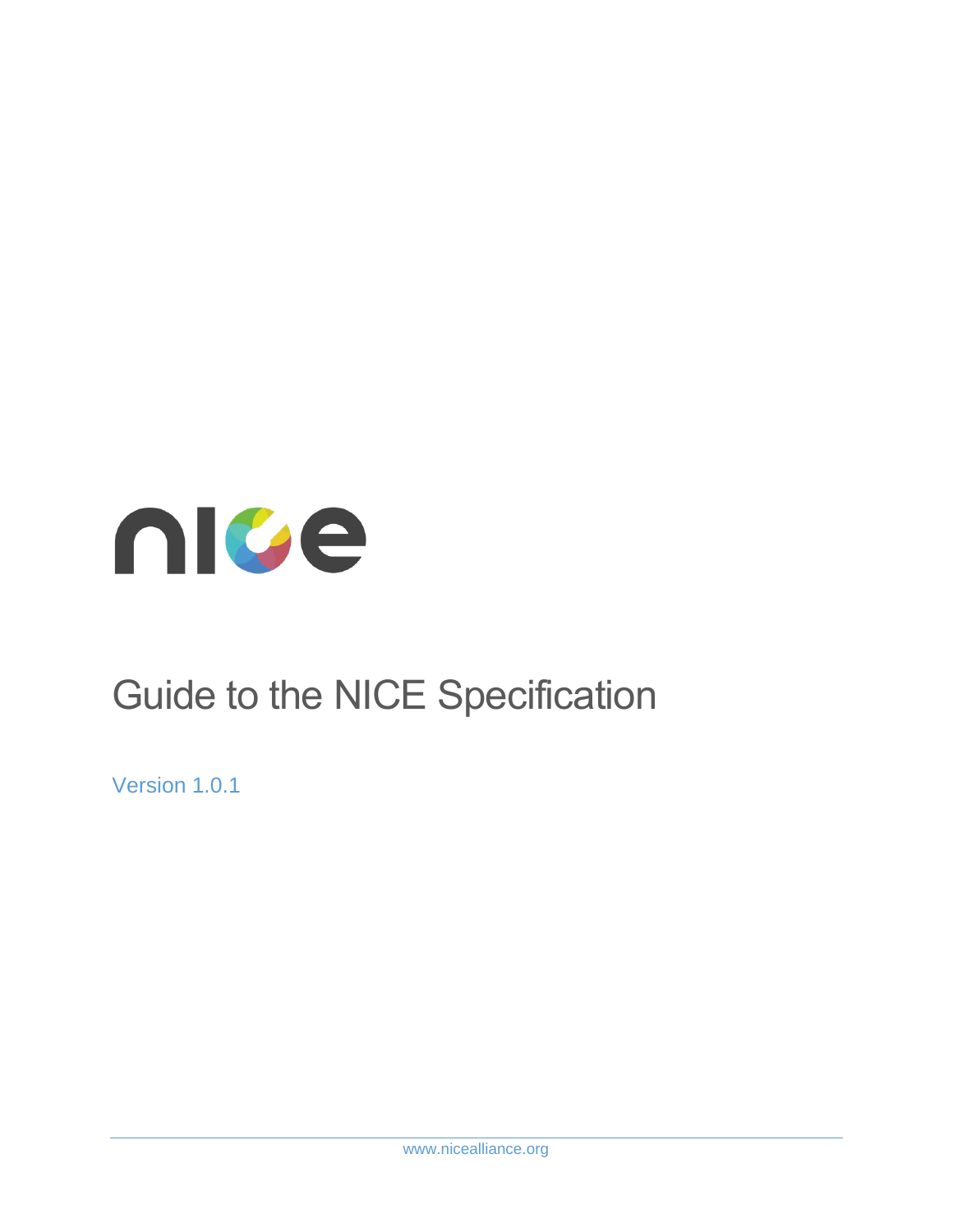Copyright 2019 NICE Alliance Promoters and other contributors to this document. All rights reserved. Third-party trademarks and names are the property of their respective owners.

Recipients of this document may copy, distribute, publish, or display this document so long as this copyright notice, license and disclaimer are retained with all copies of the document. No license is granted to modify this document.

THIS DOCUMENT IS PROVIDED "AS IS" AND WITHOUT WARRANTY OF ANY KIND. THE NICE ALLIANCE PROMOTERS AND ANY CONTRIBUTORS MAKE OR HAVE MADE NO REPRESENTATIONS OR WARRANTIES WHATSOEVER EXPRESS OR IMPLIED, STATUTORY OR OTHERWISE, REGARDING THE CONTENTS OF THIS DOCUMENTS AND/OR USE THEREOF, INCLUDING WITHOUT LIMITATION, ANY REPRESENTATION OR WARRANTY OF ACCURACY, RELIABILITY, MERCHANTABILITY, GOOD TITLE, NON-INFRINGEMENT, OR FITNESS FOR ANY PARTICULAR PURPOSE.

IN NO EVENT SHALL THE NICE ALLIANCE PROMOTERS, ANY CONTRIBUTORS OR THEIR AFFILIATES, INCLUDING THEIR RESPECTIVE EMPLOYEES, DIRECTORS, OFFICERS OR AGENTS, BE LIABLE FOR ANY DIRECT, INDIRECT, SPECIAL, INCIDENTAL, PUNITIVE OR CONSEQUENTIAL DAMAGES, ARISING OUT OF OR RELATING TO ANY USE OR DISTRIBUTION OF OR INABILITY TO USE THIS DOCUMENT (INCLUDING FUTURE UPDATES TO THIS DOCUMENTS), WHETHER OR NOT (1) SUCH DAMAGES ARE BASED UPON TORT, NEGLIGENCE, FRAUD, WARRANTY, CONTRACT OR ANY OTHR LEGAL THEORY, (2) THE NICE ALLIANCE PROMOTERS, CONTRIBUTORS OR THEIR AFFILIATES HAVE BEEN ADVISED OF THE POSSIBILITY OF SUCH DAMAGES; OR (3) SUCH DAMAGES WERE REASONABLY FORESEEABLE.

THIS DOCUMENT IS SUBJECT TO CHANGE AND UPDATED VERSIONS MAY BE DEVELOPED BY THE NICE ALLIANCE PROMOTERS.

Scenera, Inc., Nikon Corporation, Sony Semiconductor Solutions Corporation, Wistron Corporation and Hon Hai Precision Industry Co., Ltd.(NICE Alliance Promoters) contributed to this document.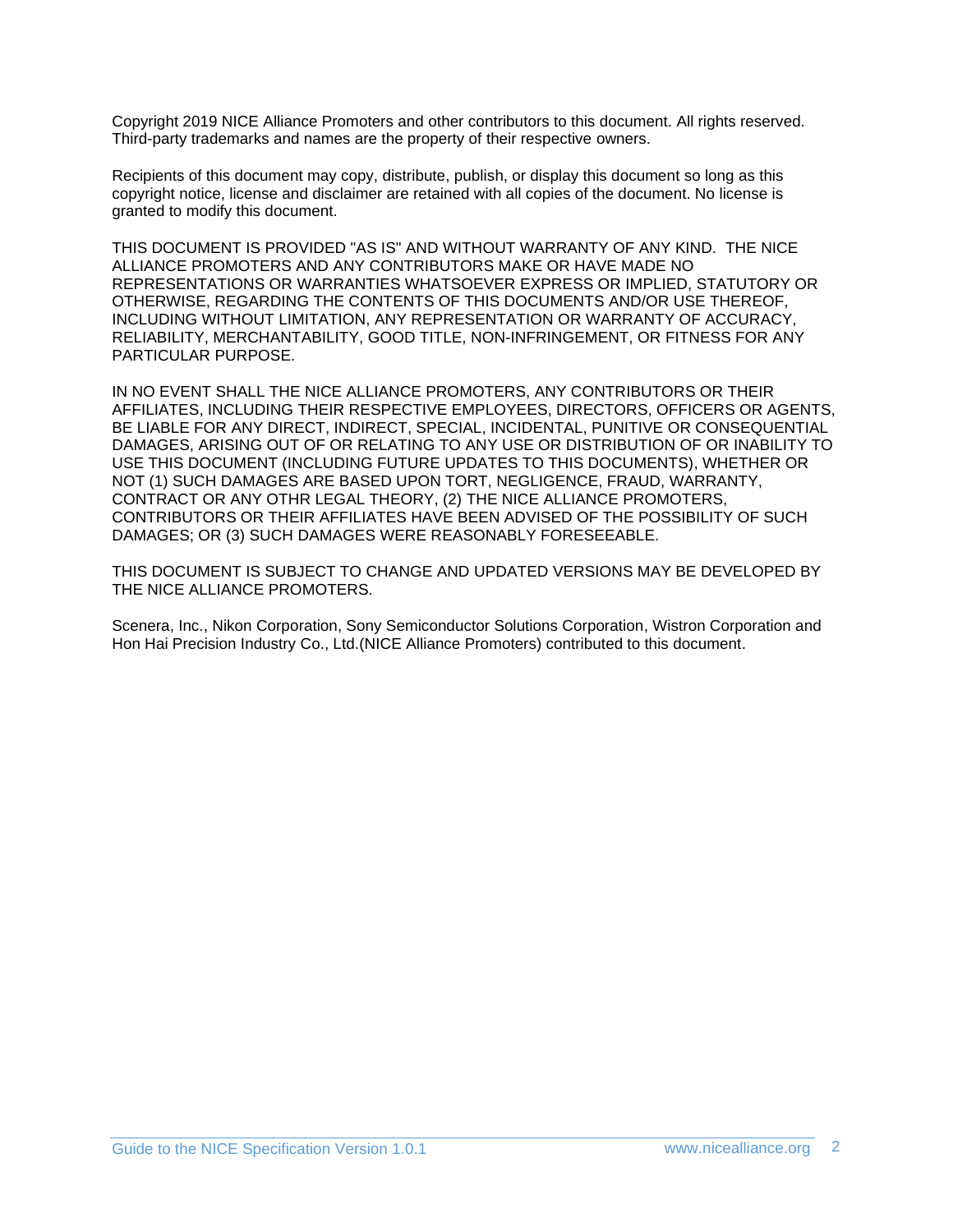# Revision History

| Version            | Date        | Comments                   |
|--------------------|-------------|----------------------------|
| 0.9 <sub>rc1</sub> | 13 Nov 2018 | First draft                |
| 0.9 <sub>rc2</sub> | 25 Feb 2019 | Second draft               |
| 0.9                | 25 Mar 2019 | Final draft                |
| 1.0                | 22 May 2019 | Final release              |
| 1.0.1              | 20 Dec 2019 | No change from version 1.0 |

## **Contributors**

| <b>Name</b>        | Company |
|--------------------|---------|
| Andrew Wajs        | Scenera |
| Aviram Cohen       | Scenera |
| Munehiro Shimomura | Sony    |
| Hironori Miyoshi   | Sony    |
| <b>Wendy Tin</b>   | Wistron |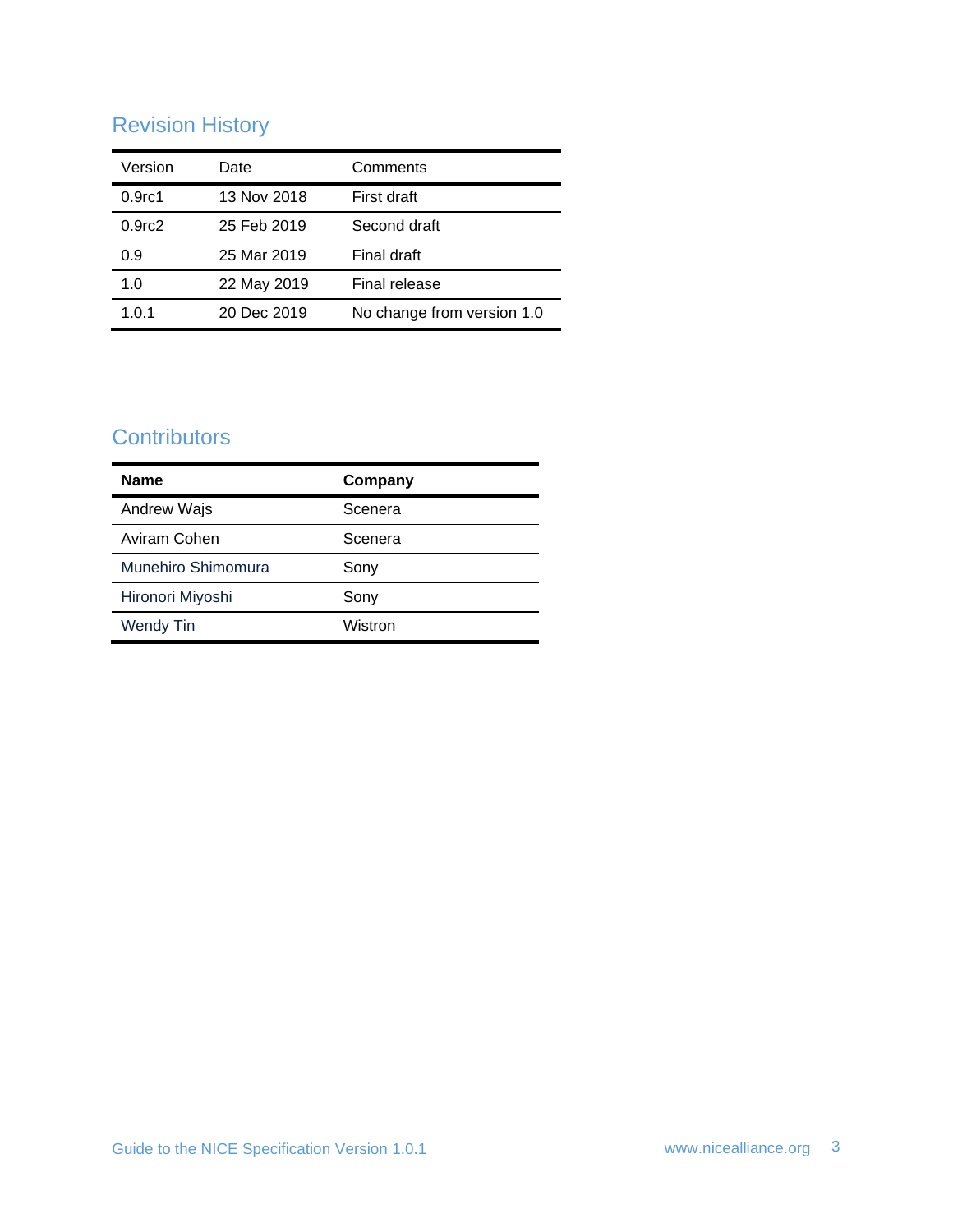# **Table of Contents**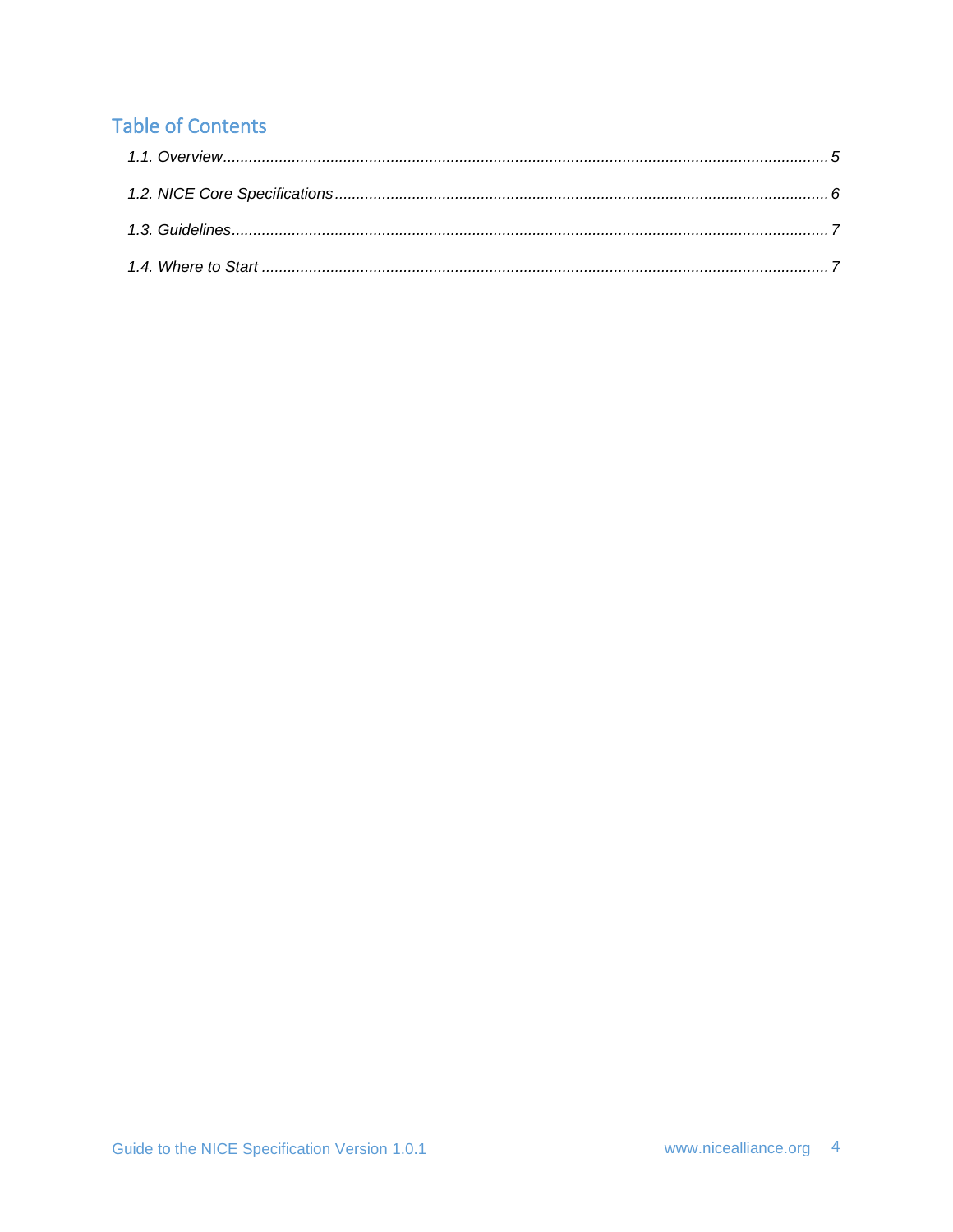#### <span id="page-4-0"></span>1.1. Overview





The NICE Specifications are in the following sections:

- NICE Overview this provides an overview of the scope and context of the NICE system and what the NICE system provides.
- NICE Core Specifications these are functions that cover security, protocols and the operation of the Data Pipeline. They also describe the App and the Device which are core components of the NICE system.
- Guidelines these provide an overview of how various elements of the system shall be implemented and use cases for using the APIs defined in this specification.
- Definitions, Acronyms and References provides a list of definitions for terms used within the NICE specifications, references to standards that are used within the NICE specifications and Acronyms.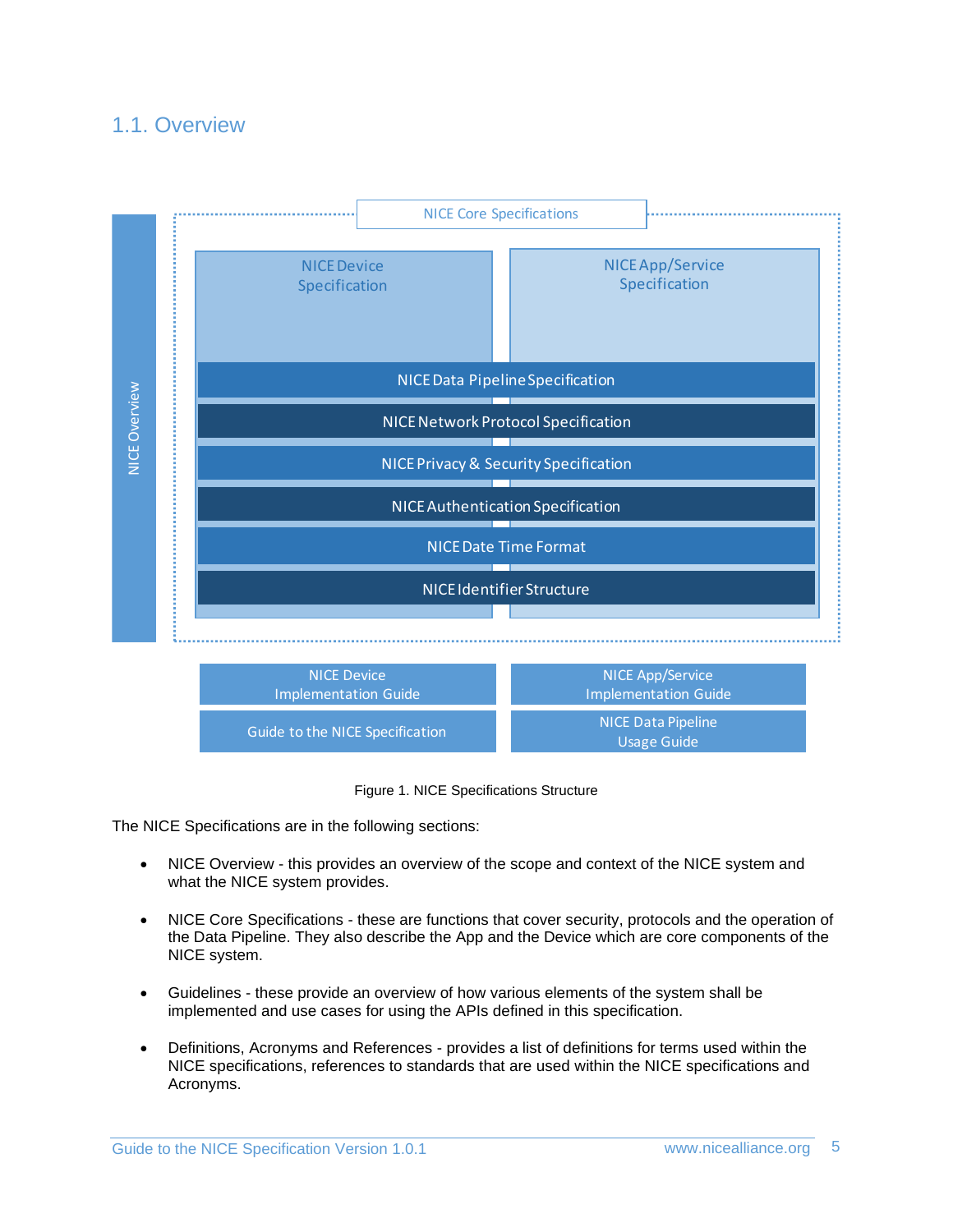In addition, NICE Data Service Specifications will be added in updates to the Specifications. These services provide either a richer view of the Devices in a NICE system, enhance the Data generated by the NICE system or enable the management of user account information.

## <span id="page-5-0"></span>1.2. NICE Core Specifications

The core of the NICE specification is made up of the following 6 sections which describe key interfaces in the system and 2 sections which describe the APIs for Devices, Apps and Services in the system.

The core interface documents are the following:

- 1. NICE Data Pipeline Specification describes how a Data Pipeline is constructed and managed. The Data Pipeline is a workflow for generating data from sensors and analyzing that data. This section describes the API that is available to an App or Service to read out the capabilities of a Nodes, configure them to generate data and the format for the data created by the Data Pipeline.
- 2. NICE Network Protocol Specification describes the network protocols used in the NICE system and the messaging protocols defined by the NICE specification. These protocols are used to carry NICE defined data between entities within the NICE system.
- 3. NICE Privacy and Security Specification describes a high-level threat model for the NICE system, the roles that exist in the NICE system, Privacy Management system that is used to protect user data, Secure Time management, basic encryption and authentication methods.
- 4. NICE Authentication Specification describes the Security Life Cycles for the Device and App, the usage of Access Tokens for access control and the establishment of a Control Session to enable an App to control Nodes within a Device.
- 5. NICE Date Time Format describes the date time format utilized commonly in the NICE System.
- 6. NICE Identifier Structure describes the rule for identifiers utilized in the NICE System.

The NICE Device Specification describes the APIs that are implemented on a Device.

The NICE App/Service Specification describes the APIs that an App can use to set up Control Sessions with Devices as well as the security management for Apps. Once the App has established a Control Session it can use the APIs defined in the Data Pipeline Specification to manage the Nodes that make up the Data Pipeline.